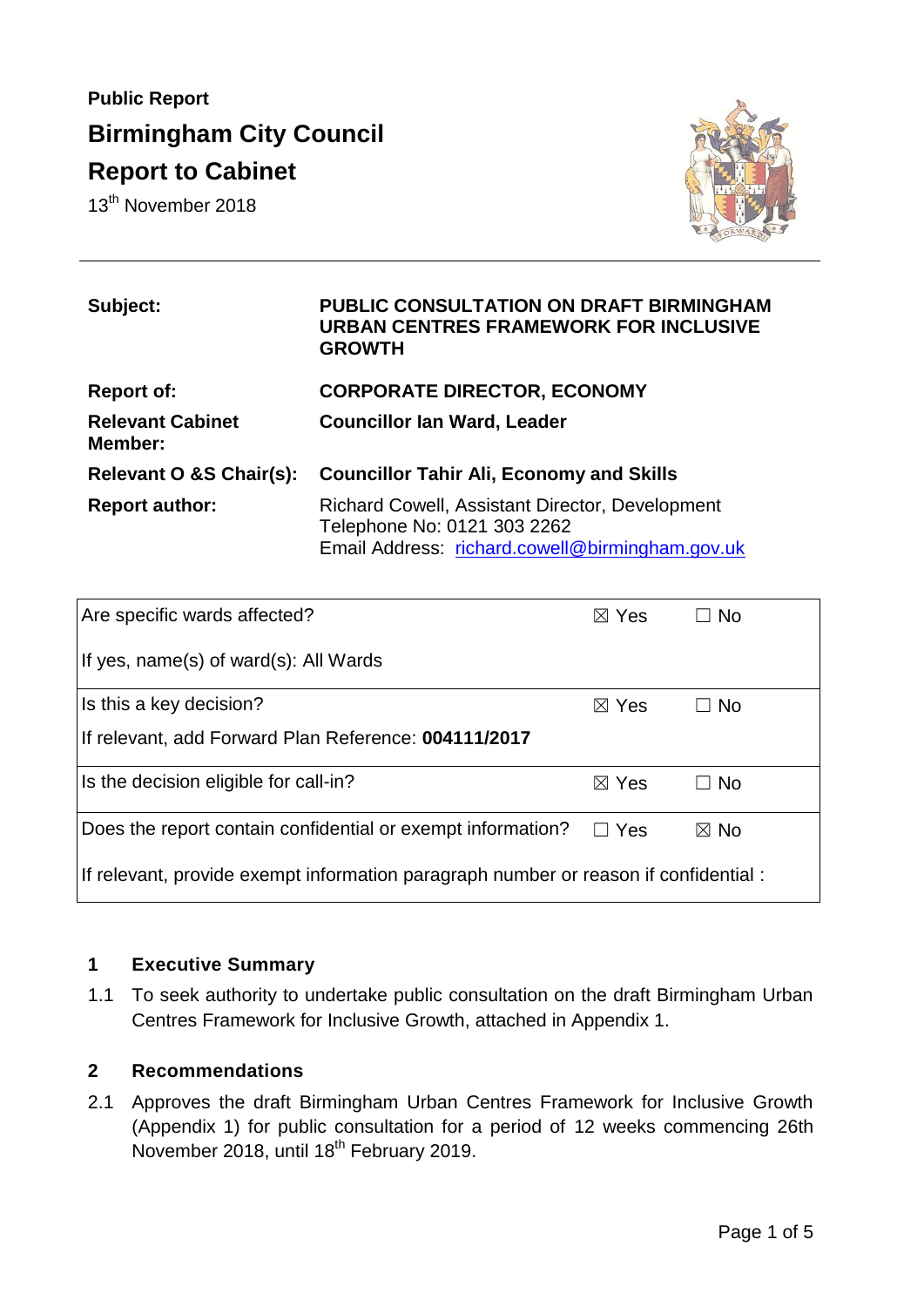2.2 Notes that following the public consultation and any subsequent revision of the Framework, approval will be sought from Cabinet for the Birmingham Urban Centres Framework for Inclusive Growth (the Framework) to be adopted as the City Council's vision to guide investment and development decisions in Urban Centres and parades.

# **3 Background**

- 3.1 Urban Centres and parades are a focal point for communities. They form vital hubs for local activity as places to shop, meet and for employment. Birmingham has a network of over 70 Urban Centres and more than 100 parades. They range in size from the City Centre, which attracts millions of visitors and is home to major economic assets; to Sutton Coldfield as the second largest centre in the city with shops, restaurants and offices; to smaller clusters in centres like Kings Norton, Balsall Heath and Cotteridge.
- 3.2 Urban Centres and parades have a central role to play in delivering the city's agenda for inclusive economic growth. Over the next 15 years the city is set to see significant growth with 51,100 new homes, over a million square metres of new floorspace for commercial uses and billions of pounds of investment in infrastructure. This growth is driven by an increase in Birmingham's population from 1.1 million to 1.25 million; the continued success of the city as the key centre for investment and the arrival of High Speed rail.
- 3.3 As the city seeks to deliver new development, its Urban Centres will need to evolve to offer a diverse range of uses, activities, spaces and environments. They will need to feel safe, be accessible by a range of modes of transport and have good connections to their local communities and the wider city. Many of Birmingham's Urban Centres and parades offer elements of this, however as demands and patterns of activity change, this network will need to evolve further.
- 3.4 This Framework has been produced to support this evolution, setting out the strategic principles that all Urban Centres and parades can utilise to become successful multifunctional places. These principles focus on securing diversity of activity, excellent connectivity and high quality design that celebrates local identify to create places that stand the test of time. The approach adapts the success achieved in the City Centre through the Big City Plan of setting clear strategic direction and identifying opportunities for change and investment. A Toolkit will sit alongside the Framework to support all stakeholders who are looking to deliver improvements in their Urban Centre or parade.
- 3.5 Within the Framework, 10 Centres for Transformation are identified for directing investment decisions and targeting actions as places that can evolve to meet the city's growth agenda. These centres were identified from:
	- Evidence collected on the current health of all centres in the network
	- The opportunities for investment and development linked to the growth potential set out in the Birmingham Development Plan;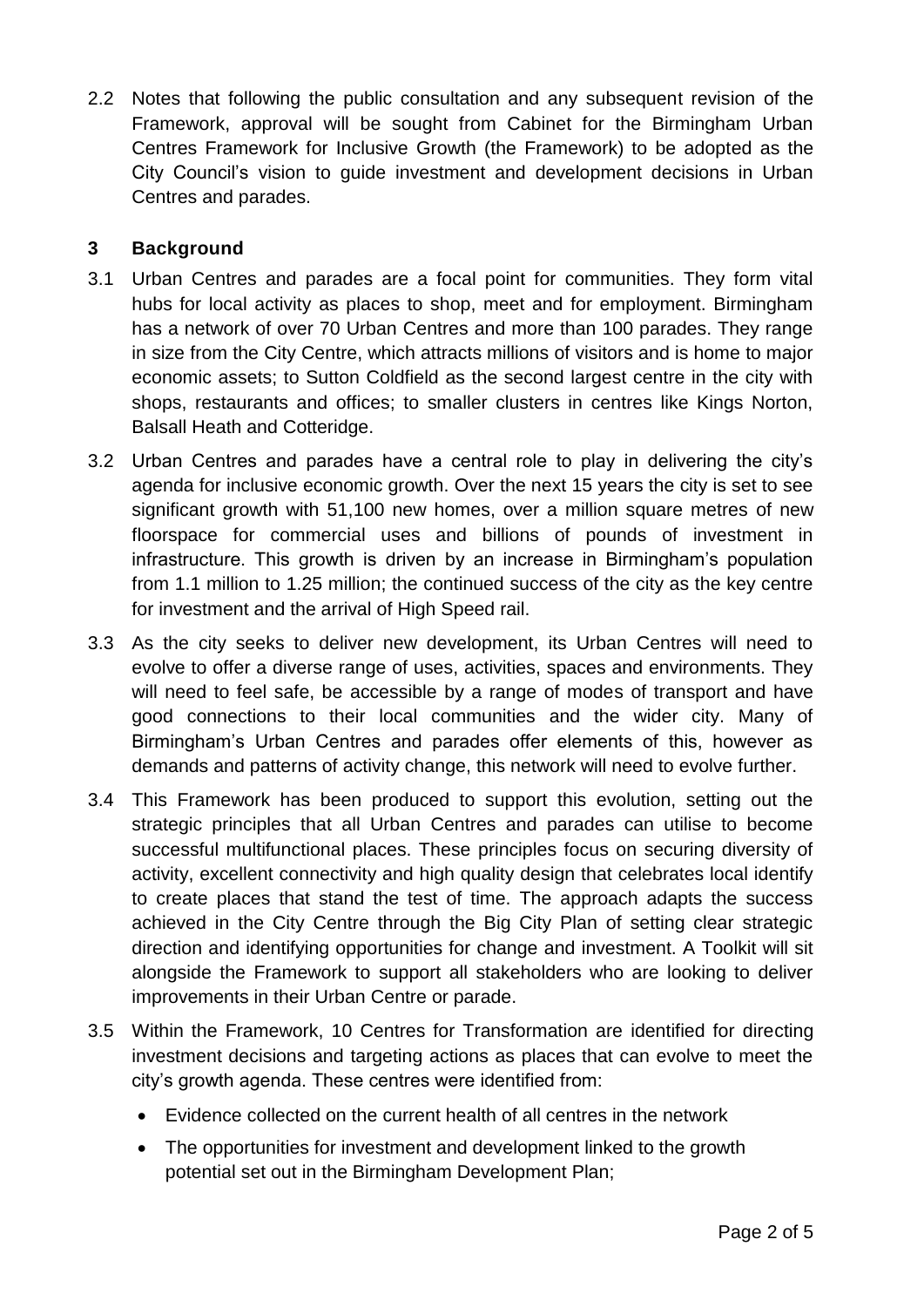- Key public transport corridors presenting opportunities for investment and development, and enabling local communities to better connect with economic growth;
- Their potential to adapt to meet the needs of their communities and businesses to remain relevant and resilient for the future.
- 3.6 In delivering the actions required to create thriving Urban Centres and parades, it is recognised that communities, businesses, local groups, landowners, the public and private sector will have a key role to play. The use of the Council's property assets in the Urban Centres and parades will be informed by the City Council's Property Strategy. Links will also be made to the localisation agenda that the City Council is bringing forward.
- 3.7 The Framework will be consulted on publically through a range of activities commencing 26th November 2018. Following the consultation and any subsequent revision of the Framework it will be adopted as the City Council's vision to guide investment and development decisions in the Urban Centres and parades. The adoption is scheduled for mid-2019. Following the Government announcement in the Budget 2018, the City Council will look into the Future High Streets Fund to see how this can be used to support the Framework.

# **4 Options considered and Recommended Proposal**

- 4.1 Option 1 Do nothing. Should the Council decide not to publish the draft and consult on the Framework it will result in a lack of strategic direction and vision for the city's Urban Centres and parades, which will impact on their ability to respond to the challenges they are facing, capitalise on potential investment and move towards delivering the growth agenda.
- 4.2 Option 2 Rely on policies in the Birmingham Development Plan. It is not intended that the Framework becomes a statutory planning tool, however once it is endorsed it will provide a greater level of direction to support action and investment that the Birmingham Development Plan cannot provide.
- 4.3 Recommended Proposal Prepare the Birmingham Urban Centres Framework

### **5 Consultation**

5.1 The Leader and Cabinet Members for Clean Streets, Waste and Recycling; Finance and Resources; Transport and Environment; Education, Skills and Culture; Homes and Neighbourhoods; Social Inclusion, Community Safety and Equality; Health and Social Care, and; Children's Wellbeing have been briefed on the Framework, with their views to be sought during the consultation process. Officers from Birmingham Property Services, Highways, Transportation and Place Directorate have been involved in the Framework's development. Ward Members have been briefed on the Framework, with their views to be sought during the consultation process.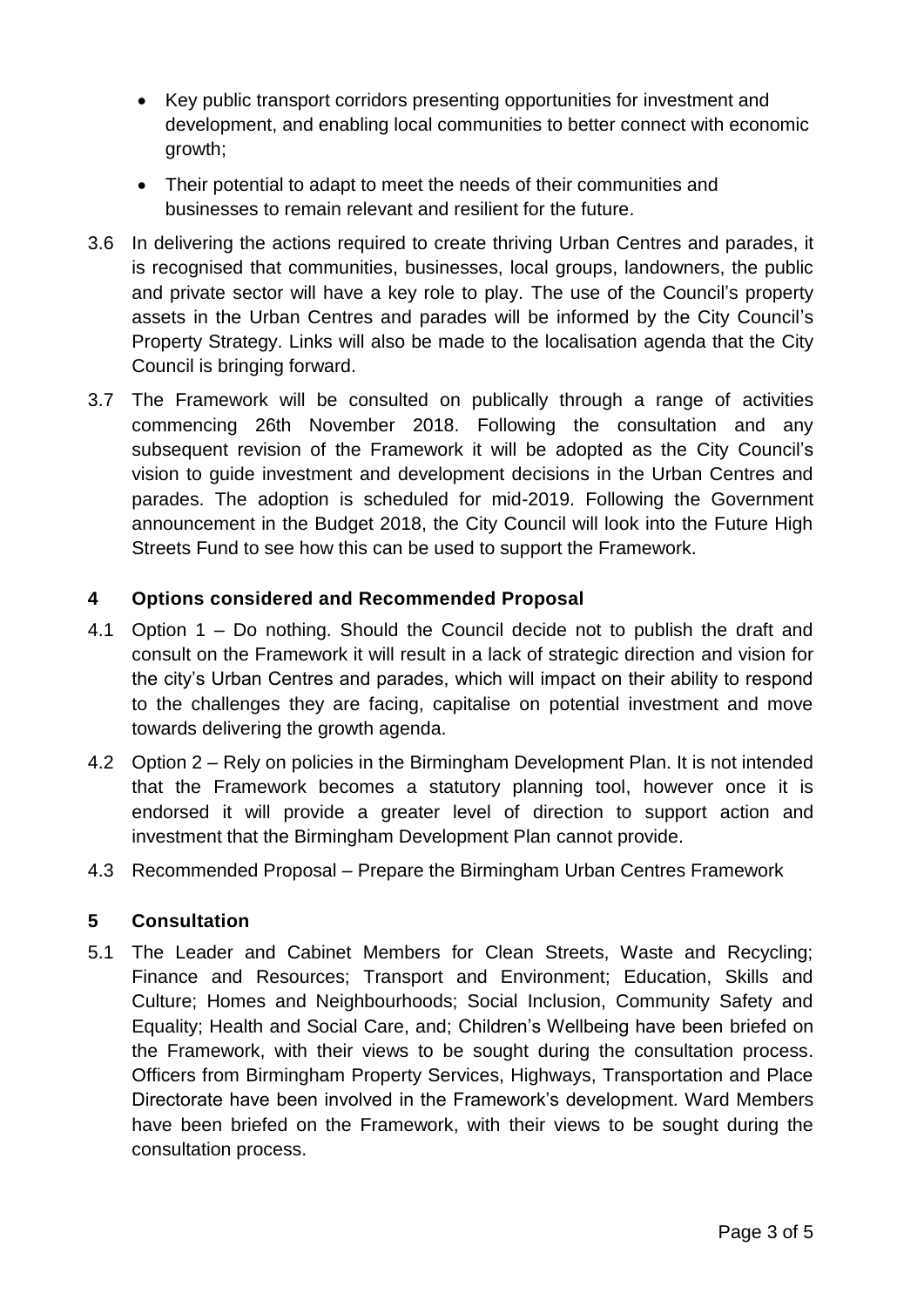5.2 The launch of the Framework and public consultation will be the start of external consultation. This will enable ideas on how Urban Centres and parades can evolve and thrive into the future to deliver sustainable and inclusive growth. This will feed into any subsequent revision of the Framework which, following its adoption, will be used to guide investment and development decisions in Urban Centres and parades. The purpose of this report is to authorise public consultation over a 12 week period.

## **6 Risk Management**

- 6.1 The programme for the adoption of the Framework allows flexibility to account for potential issues. This allows time for areas of disagreement from stakeholders to be discussed and addressed, and for large numbers of comments to be processed. As the consultation period will be over Christmas, it has been extended to a 12 week period to ensure that people and organisations have the opportunity to comment.
- 6.2 Other risks are addressed elsewhere in this report, including section 4 on the risks of not having the Framework, and section 7.3 on the financial implications.

# **7 Compliance Issues:**

- 7.1 How are the recommended decisions consistent with the City Council's priorities, plans and strategies?
	- 7.1.1 The Framework will contribute towards the vision contained in the City Council's Plan 2018-2022 outcomes, specifically: Outcome 1 'Birmingham is an entrepreneurial city to learn, work and invest in' and Outcome 4 'Birmingham is a great city to live in'. It has been prepared in the context of the policies of the adopted Birmingham Development Plan (2017), including policies TP21 'The network and hierarchy of centres' and TP24 'Promotion of diversity of uses within centres'.
- 7.2 Legal Implications
	- 7.2.1 The Council has general power of Competence under Section 1 of the Localism Act 2011 and it is using this to undertake the production of the Framework. Whilst not a statutory planning document, the Framework will provide guidance to support the Birmingham Development Plan, and the consultation will follow the principles set out in the Birmingham Statement of Community Involvement (2008).
- 7.3 Financial Implications
	- 7.3.1 The Framework is being prepared using existing Planning and Development staff resources. The total cost of the public consultation exercise is estimated to be a maximum of £5,000. This will cover the costs of producing and printing the Framework, the production of publicity materials, and other consultation costs (e.g. hire of venues). This will be funded through the existing Planning and Development revenue budgets. Beyond the